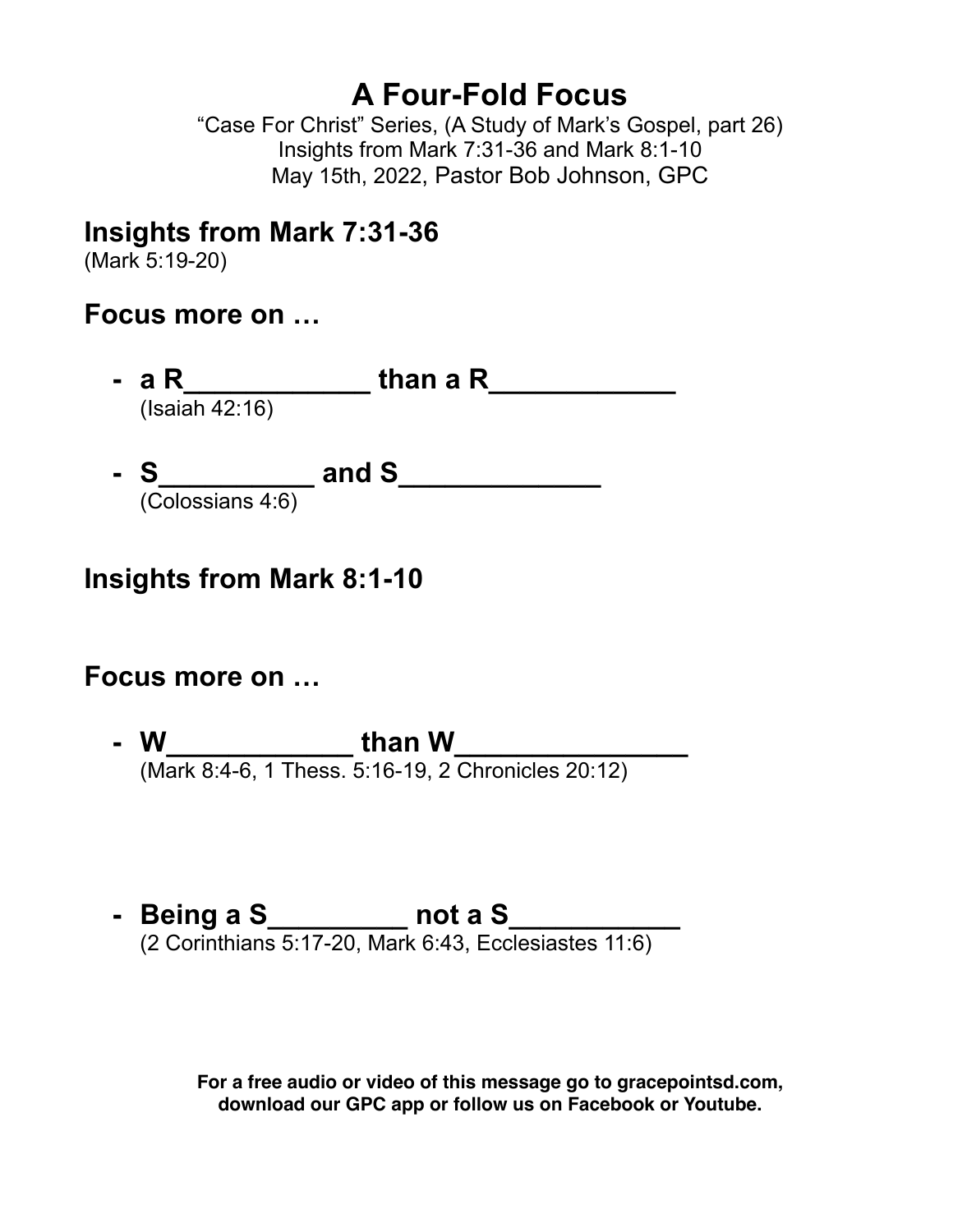### **This Week's Discussion Guide**

Welcome to our third week of our nine week study and discussion based on our current Sunday series at GPC called, "Case For Christ".

In this series, we are slowly unpacking the Gospel of Mark. Each week we will read and reflect on a passage from Mark's gospel and discuss ways we can apply what we reflect on to our daily lives.

It is our prayer at GPC for our Sundays and small groups to provide the encouragement we all need to support each other as we desire to grow closer to God and build friendships as part of our vision at GPC to raise up committed Christ followers in a healthy church community.

### **Getting Started:**

Each week, we typically start out with a few lighter questions to get us warmed up :).

In Mark 7:31-37, Jesus healed a guy who couldn't hear and had difficulty speaking.

To get us started, what is one of the loudest experiences you can remember? Would you want to attend it or do it again? And … we all know the important of clear communication. What are some lessons you have learned that have helped you be a better communicator?

In Mark 8:1-10, we heard another story about Jesus feeding thousands of people in a place where food was scarce. Though the disciples had recently witnessed Jesus feeding the 5,000 (Mark 6), they still asked him where anyone could get enough bread to feed the crowd.

What are some reasons you can think of for why the disciples asked this question in Mark 8:4, after everything they had already seen Jesus do?

Can you think of any times in your life when you've had a similar response to something Jesus was asking you to do?

One last 'getting started question' :) … the last of the four 'focus statements' from Sunday had to do with being a generous seed sower.

Speaking of sowing seeds, what is something you have grown or tried to grow just for fun? If it grew or didn't grow, what did you learn from the experience?

### **Reviewing and Reflecting on the Passage:**

Let's read the two key passages from last Sunday. (Mark 7:31-36 and Mark 8:1-10)

After reading these passages and looking back on our notes from Sunday, was there a particular thought, verse or comment that caught your attention, challenged you or raised a question for you? What are some takeaways from these stories in regards to our faith?